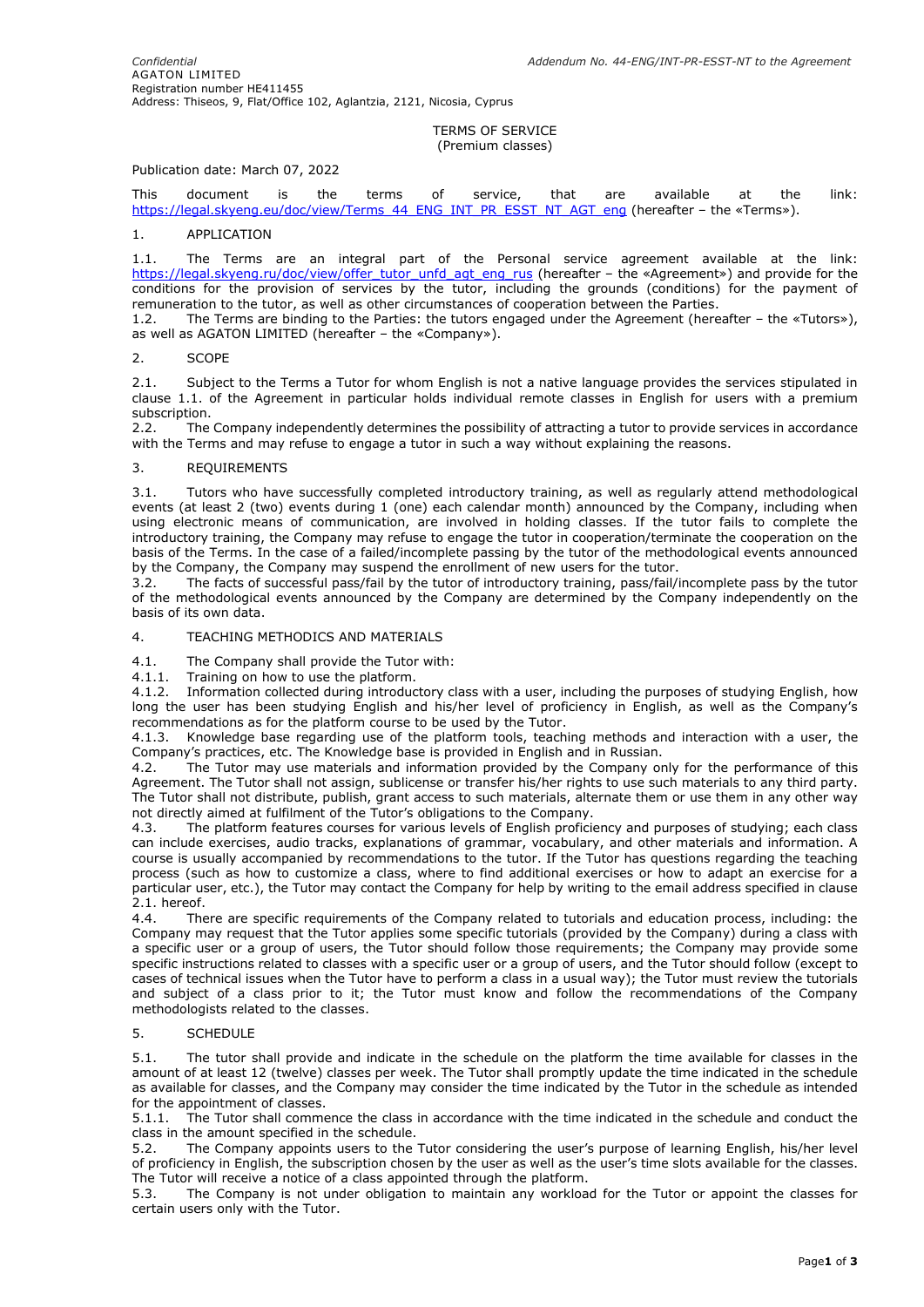5.4. The tutor may cancel or reschedule the class:

5.4.1. At least twenty-four (24) hours prior to the beginning of the class as scheduled by a notice to the Company and the user.

5.4.2. At least one hour before the beginning of a class if the Tutor cannot conduct a class due to reasons not controlled by him, such as illness or other similar circumstances, by a notice to the Company and to the user; the Company may request a written proof of such circumstances from the Tutor.

Notifications pursuant to this clause shall be made: to the Company – to the email indicated in clause 2.1. above; to the user – on the platform or by other means of communications, provided the Tutor can later prove the timing and contents of a notice.<br>5.5. The Tutor a

The Tutor agrees that the Company may cancel the class four (4) hours before it starts without any compensation to the Tutor.

5.6. If at the commencement of a class, as scheduled, the Tutor can't reach the user at the platform or by Skype, the Tutor shall, by clicking a button in the Tutor's account at the platform, send an SMS reminder to the user that the class has started and repeatedly dial the user through the other means of communications available to the Tutor. The class is considered started as scheduled, regardless of when the call is established. The Tutor shall wait for the user during the whole class. If the Tutor can't reach the user despite following the provisions of this clause, the class is considered as skipped by the user and the Tutor is entitled to remuneration in the amount of the cost of the successfully completed class, while the missed classes are not taken into account in the calculation of bonuses.

5.7. The Tutor may suspend classes for a total of 56 (fifty-six) days within a year (within 4 (four) consecutive weeks) without giving reasons by sending a request to the Company no later than: (a) 2 (two) weeks prior to the suspension of classes if the Tutor suspends classes for less than 2 (two) weeks; (b) 30 (thirty) days prior to the suspension of classes if the Tutor suspends classes for 2 (two) weeks or more. If classes are suspended, the Tutor must fill out a report in the profiles of their users, indicating what classes were completed, homework, and other information that the Company may need to continue classes with users.

5.8. If a Tutor misses a class contrary to the terms of this Agreement, the Tutor shall conduct another class at the Company's discretion for free.

## 6. CLASSES

6.1. All classes are held on the specially designed interactive platform. The Tutor may hold a class using other means of communication, if the platform cannot be used for technical reasons, notified by the Tutor to the Company. 6.2. The Tutor shall record audio and video during the classes for quality control. When a class is conducted on the platform, the class will be recorded automatically, and the recording will be available for the Company on the platform. Where a class is held by Skype, the Tutor shall record audio and video (if available) and, within twentyfour (24) hours following the end of a class, shall upload a recording to a Google Drive folder (or other cloud storage) as indicated by his/her group representative.

The Tutor agrees that the Company may record the class and use such recording without any additional payment to the Tutor for twenty (20) years following the date of the recording. The Company may use the recording of a class for quality control and depersonalized analytics.

6.3. The Tutor may choose not to conduct a class if four (4) hours before a class a user's balance is 0. The Tutor must not conduct a class if the user failed to pay for the class before it commences, and is not entitled for a payment for a class conducted contrary to this provision.

6.4. After a class, the Tutor shall indicate the status of the class on the platform, including, without limitation, if the class was conducted (if not, then for what reason). If the Tutor fails to indicate the status of the class within twenty-four (24) hours after the class ended, it is deemed that the class was not conducted, and the Tutor is not entitled for the payment for this class.

6.5. The Company may offer the Tutor classes with users on special conditions. Special conditions can be provided for in the addenda available in the Tutor's personal account on the platform.

## 7. REMUNERATION

7.1. The tutor's remuneration for providing services pursuant to the Agreement is based on the cost of 1 (one) individual remote English language class successfully held in relation to a user with a premium subscription with a tutor whose native language is English (hereinafter the «class»):

| The cost of 1 (one) class, in US<br>dollars (USD) | The tutor's proficiency in English<br><b>Advanced / Proficiency</b> |
|---------------------------------------------------|---------------------------------------------------------------------|
|                                                   | Duration of 1 (one) class is 50 (fifty) minutes                     |
|                                                   | 10,50                                                               |

7.2. The tutor's remuneration is calculated by the Company independently based on the Company's data. The conditions under which bonuses are payable to the tutor are determined (identified) by the Company independently based on the Company's data and methodology.

## 8. MISCELLANEOUS

8.1. Any quantitative indicators other than those expressly provided for by the Terms are determined and calculated by the Company based on the Company's data and methodology.